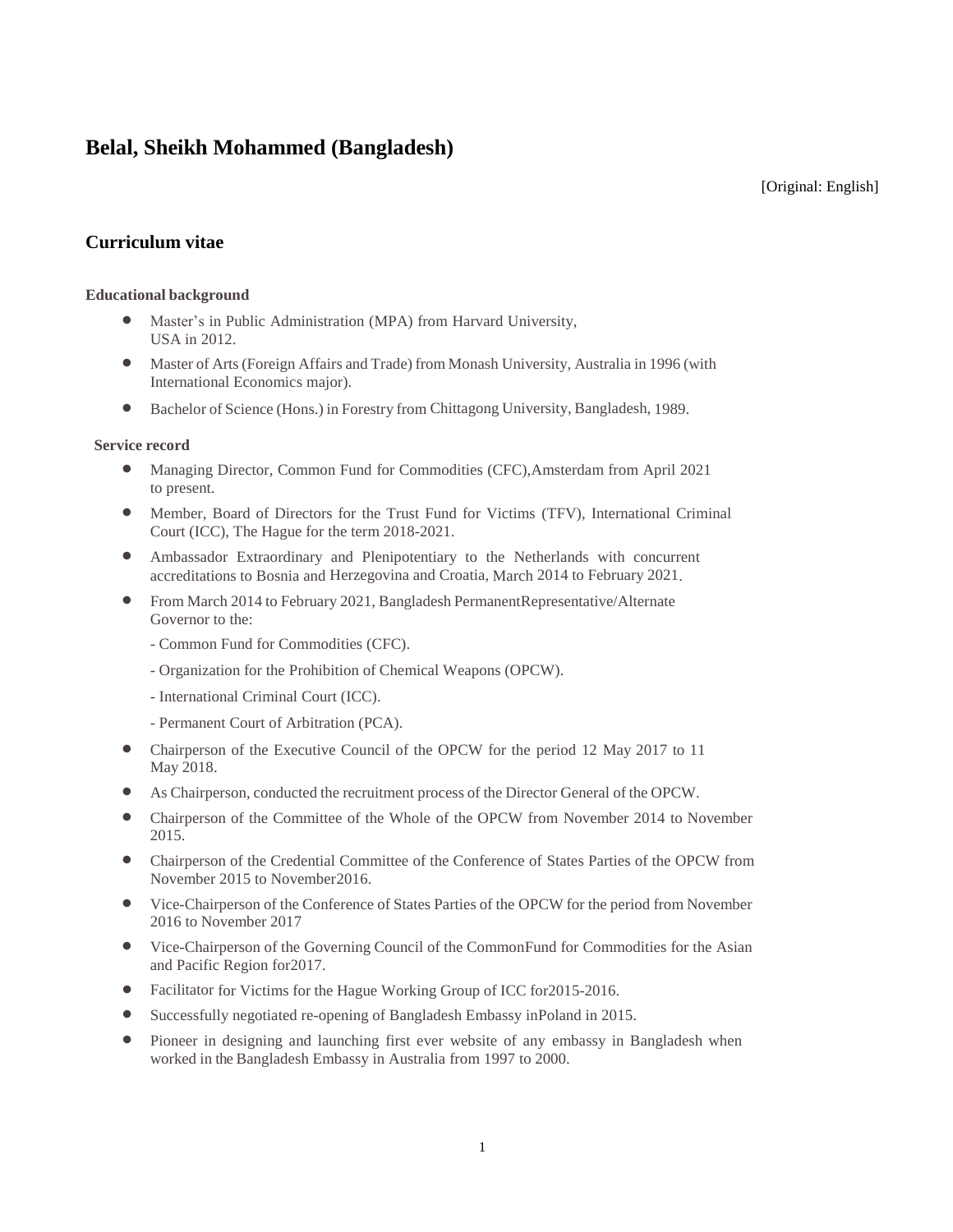#### **Professional engagements**

- Country Representative, The Center for Asia Leadership Initiatives (CALI) an organization dedicated to training ofleaders for Asia.
- President, IFESCU (Institute of Forestry and EnvironmentalSciences) Alumni Association, University of Chittagong, Bangladesh, 2017 to to-date.
- Member of the leadership network -International Gender Champions.

#### **Diplomatic engagements (other than Head of Mission)**

- Director General, East Asia and The Pacific, Ministry of ForeignAffairs (MOFA), Dhaka from August 2012 to March 2014
- Minister/Deputy Chief of Mission, Embassy of Bangladesh,Uzbekistan from July 2010 to June 2011.
- Minister/Deputy Chief of Mission, Embassy of Bangladesh, Washington, DC from December 2005 to July 2010.
- Director, South East Asia, South Asia, Foreign Minister's Office,

Dhaka from 2003 to 2005.

- First Secretary/Counsellor, Bangladesh High Commission, KualaLumpur, Malaysia from 2000 to 2003.
- Second/First Secretary, Bangladesh High Commission,Canberra, Australia from 1996 to 2000.
- Assistant Secretary/Senior Assistant Secretary, Personnel Management/United Nations/Europe, MOFA from 1991 to1996

#### **Professional training**

- Bangladesh Civil Service Training, BPATC, SAVAR in 1992.
- Foreign Affairs Training, Dhaka in 1993.
- Completed both the trainings with high distinctions.

#### **Publications**

- "Ganges Water Treaty: Water security for Bangladesh", Master's Thesis at the University of Bangladesh, 1989.
- "Understanding the WTO: Getting the Development Right."

Ministry of Foreign Affairs, Dhaka. 2005.

 Regular contributing writer to Diplomat Magazine, Diplomatic Affairs, Holland Times, vernaculars in Bangladesh, etc.

#### **Conference and international scholarly activities:**

- Led/represented Bangladesh in more than one hundred conferences and seminars.
- Delivered speeches and Bangladesh country statements in fora like the United Nations, Bangladesh-China-India-Myanmar Forum for Regional Cooperation, South Asian Association for RegionalCooperation (SAARC), Assembly of State Parties of ICC, OPCW,PCA, CFC, etc.